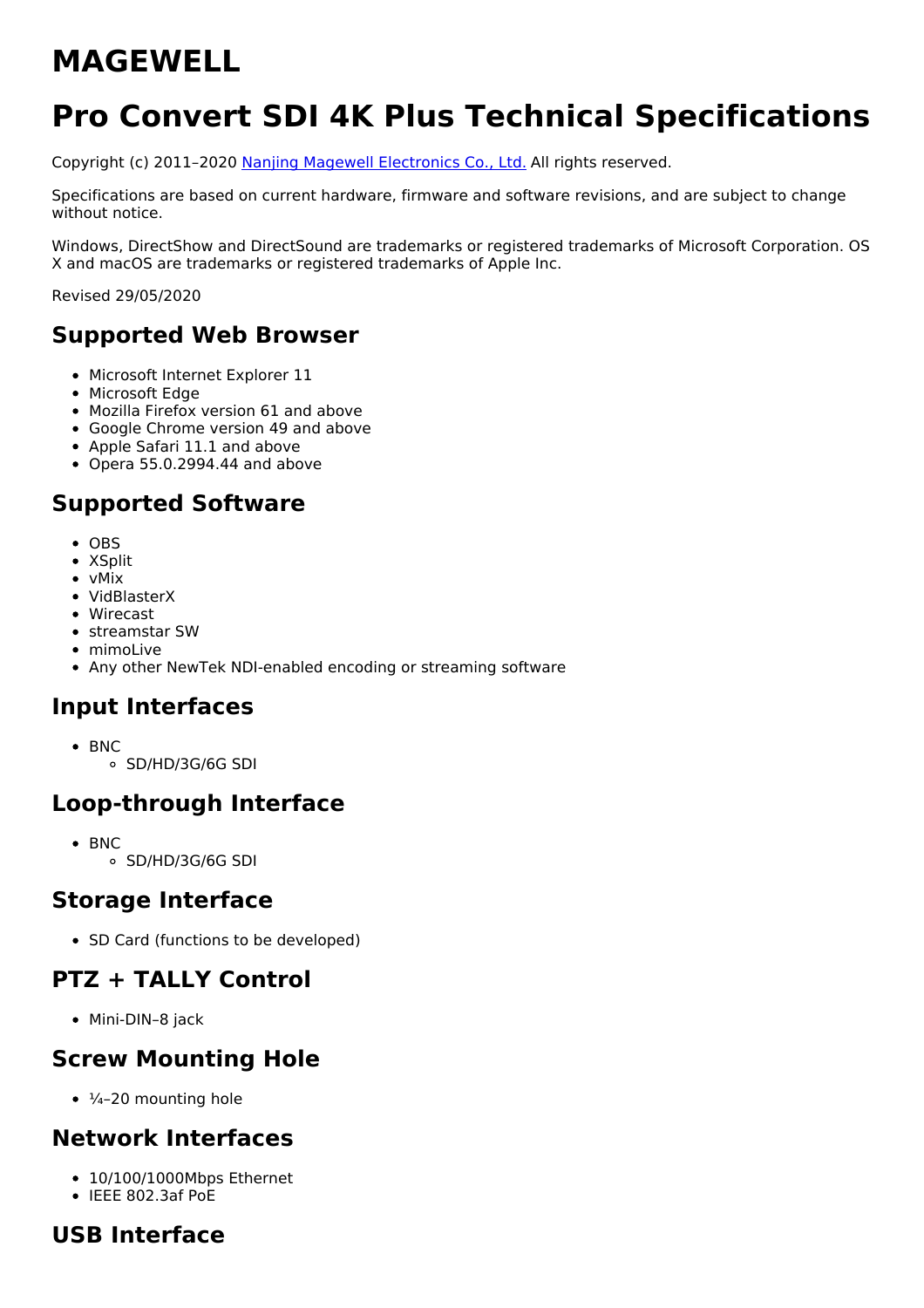- USB2.0 Type B
- 5V/2.1A power supply
- USB RNDIS/ECM

## **Input feature**

• Support for up to 4096x2160 30fps input resolution

## **SDI Specific Features**

- Integrated cable equalizer extending the cable length as follows:
	- up to 180m for SD-SDI signals
	- up to 180m for HD-SDI signals
	- up to 150m for 3G-SDI signals
	- up to 100m for 6G-SDI signals
- Support for SD/HD/3Ga/3Gb/3Gb-DL/3Gb-DS/6G (SMPTE 2081) standards
- Support for 2K (2048x1080) & 4K (4096x2160) mode
- Support for RGB 4:4:4, YCbCr 4:4:4, YCbCr 4:2:2 color sampling
- Support for 10/12-bit color depth
- Support for extraction of SMPTE 352 payload identifier
- Support for up to 16 (mono) audio channels
- Support for extraction of audio formation information & channel status data
- Limited support of 3Gb-DS: only the first stream can be captured
- Limited support for capture of the first link of dual link interfaces:
	- YCbCr 4:2:2 10-bit 1080p 50/59.94/60: captured as 1080i 50/59.94/60
	- YCbCr 4:4:4 10-bit: captured as 4:2:2
	- RGB 4:4:4: R/B sub-sampled

## **NDI® Output Format**

- Support for 4:2:2 8-bit output
- Support for up to 4096x2160 60fps output resolution
- Support for NDI 4.1

## **Video Processing Features**

- Support for capture resolutions up to 4096x2160
- Video brightness, contrast, saturation, hue adjustment
- Video de-interlacing
	- Top field only
		- Bottom field only
- Video aspect ratio conversion
	- Auto or manual selection of output aspect ratio
- Video color format conversion
	- Auto or manual selection of input color format & quantization range
	- Auto or manual selection of output color format, quantization range & saturation range
	- Support for RGB, YUV BT.601, YUV BT.709, YUV BT.2020 input color formats
	- o Support for YUV BT.601, YUV BT.709, YUV BT.2020 output color formats
	- Support for Limited or Full quantization range
	- Support for Limited, Full & 'Extended gamut' saturation range
- Video frame rate conversion
- Video mirror flip

# **NDI® Source Name**

- Support for setting the device name shown in the system using Web UI. By default, the device name is 'Pro Convert'.
- Support for setting the source name shown in the system using Web UI. By default, the source name is 'board-index + serial number'.
- Support for setting board-index, from 0 to F, through the on-board rotary switch

# **Firmware Upgrade**

• Support for manual update using Web UI